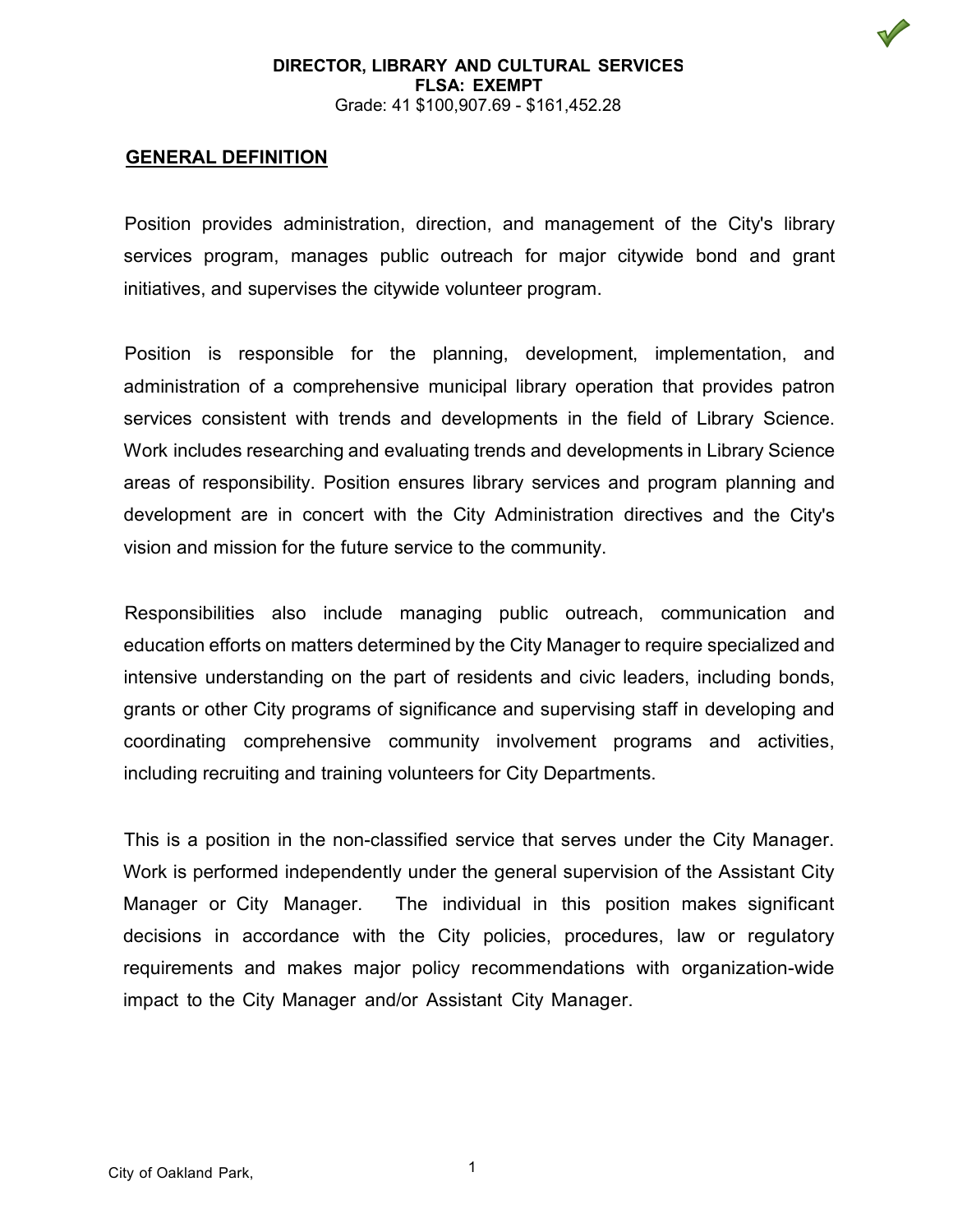# **ESSENTIAL JOB DUTIES**

The list of duties and functions, as outlined herein, is intended to be representative of the type of tasks performed within this classification. They are listed in no order of importance. The omission of an essential function does not preclude management from assigning duties not listed herein if such functions are a logical assignment to the position.

- Performs human resource management functions, e.g., interview, selection, hiring, disciplinary action, recommending promotion, performance evaluations.
- Manages the preparation, analysis, implementation, and administration of the department's annual operating budget(s); ensures adherence to and compliance with established budgetary parameters.
- Researches and identifies trends and developments in the field of library science with respect to the needs of the community.
- Establishes short and long-term goals and objectives for the department in concert with the City's mission, vision, and strategic initiatives.
- Establishes policies and procedures for the efficient management of the City's library function, services and facilities.
- Performs public relations activities in representing the department and presenting information to citizens, businesses, advisory boards, and related entities.
- Receives and responds to citizen inquiries and requests for enhanced library services and library programming; develops new/modified programs according to anticipated population growth, changing demographics and future interests of the community.
- Evaluates the efficiency and effectiveness of library services and programs through community feedback, budget performance, resource allocation, and statistical measures.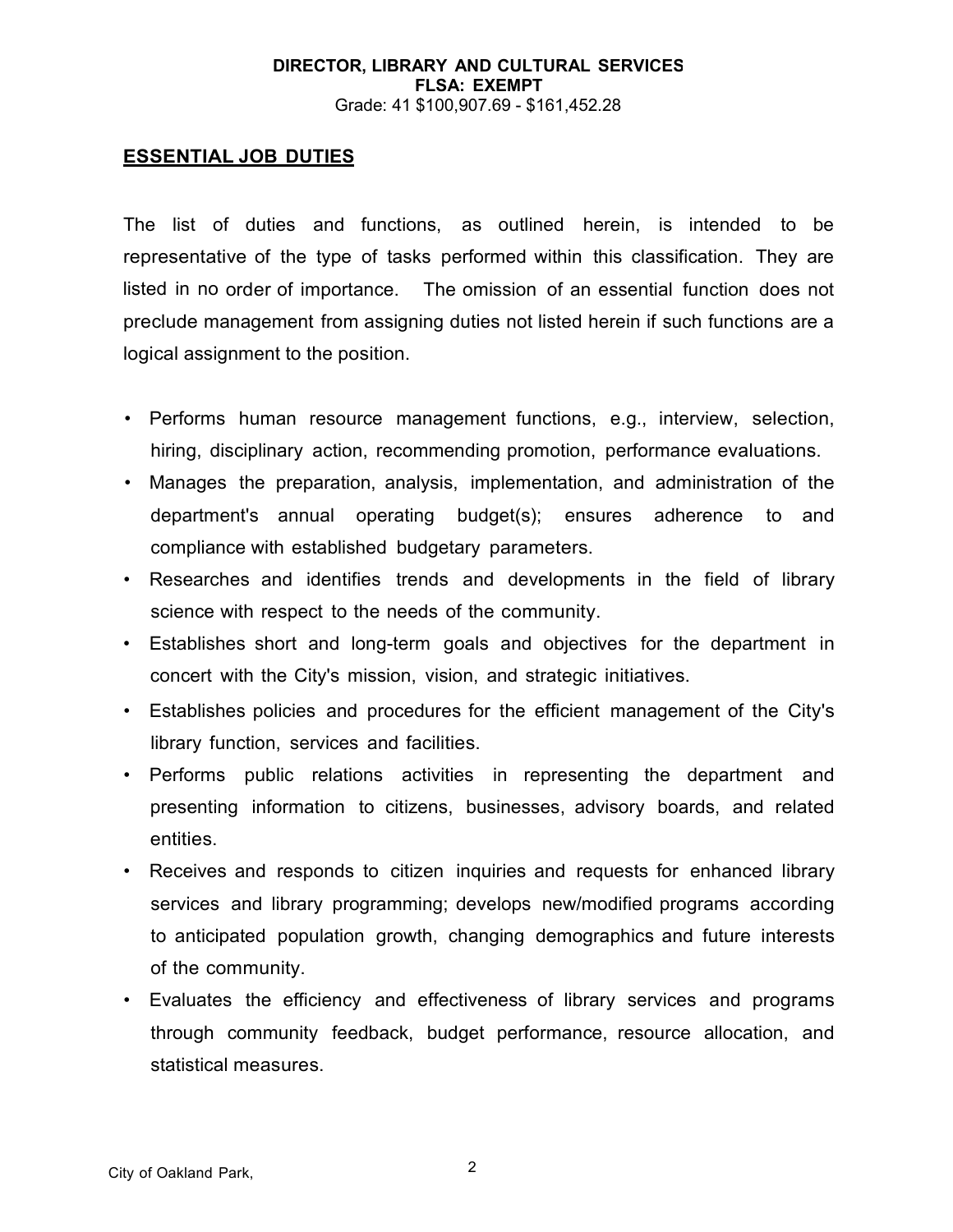# **DIRECTOR, LIBRARY AND CULTURAL SERVICES FLSA: EXEMPT**

Grade: 41 \$100,907.69 - \$161,452.28

- Researches and identifies grant opportunities for projects and programs administered by the department; administers grant funds in accordance with regulatory standards and reporting and documentation requirements.
- Directs the activities of supervisory staff engaged in the development and delivery of library services and library programming, including the Library Manager.
- Maintains current knowledge of trends and developments in library science and library.
- Manages public outreach efforts for major City initiatives, including bonds, grants or city programs as directed by the City Manager or her staff.
- Coordinates informational and educational efforts for major City initiatives to include promotional materials, public meetings, online and social media outreach.
- Supervises staff in developing, coordinating, and implements various programs for effective volunteer services and opportunities.
- Supervises staff in Identifying and recruiting volunteers for various City operations, functions, and special events.
- Collaborates with City staff to determine volunteer staffing needs and coordinates volunteer services and activities.
- Develops policies, procedures, and priorities to meet established goals.

# **KNOWLEDGE, SKILLS, & ABILITIES**

- Comprehensive knowledge of the principle and practices applied to the organization, management, and administration of municipal library services and library programming.
- Comprehensive knowledge of the objectives and ideals of public library services, including a thorough understanding of activities applicable to a demographically and culturally diverse community.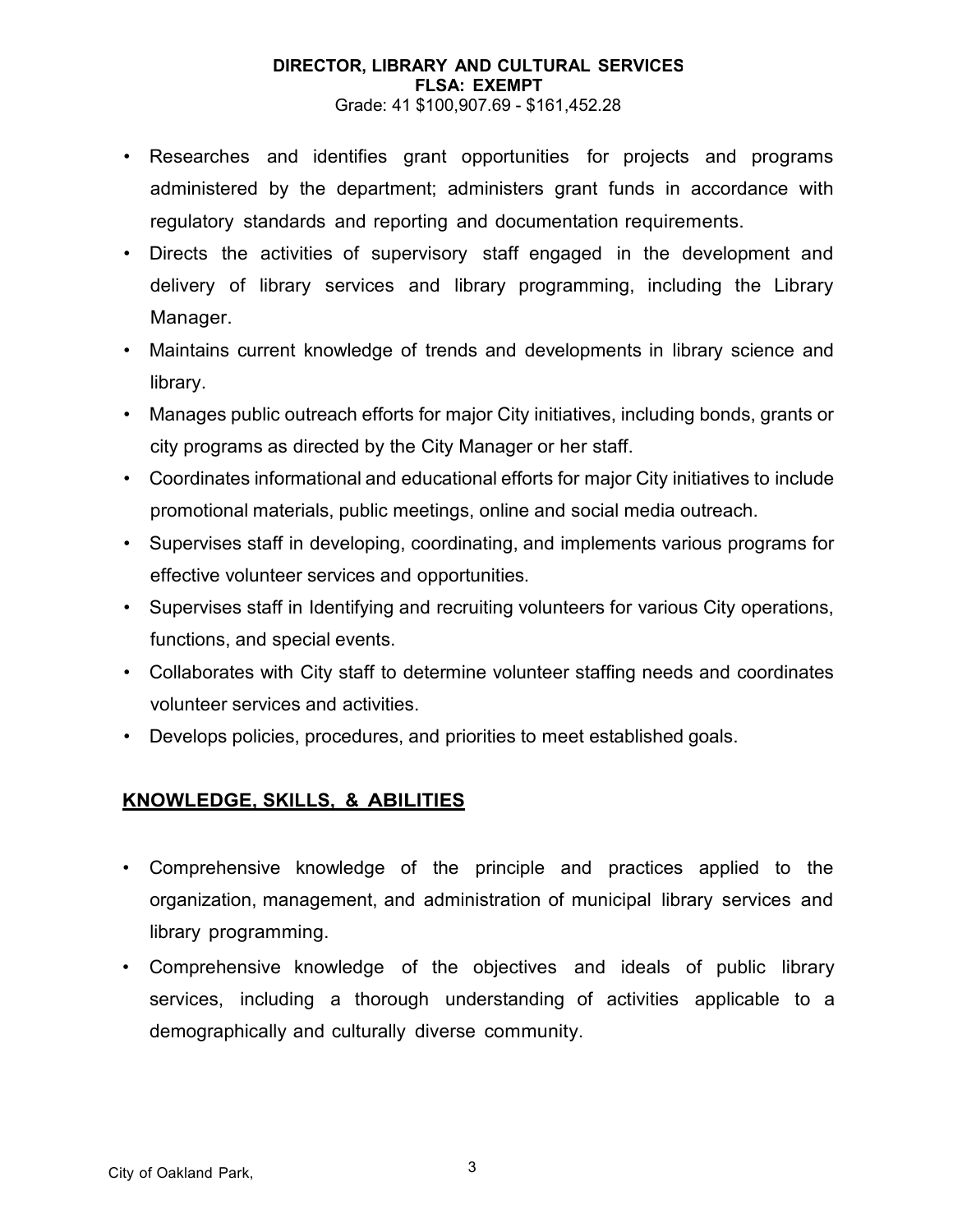- Substantial knowledge of the principles and practices of library services management, facilities management, library programming, and budget administration.
- Comprehensive knowledge of the principles and practices of effective volunteer program development, supervision, and management.
- Substantial knowledge of the principles and practices of public outreach and communication, including organizing and conducting public meetings, creation of written promotional materials, and the effective use of social media and the internet.
- Substantial knowledge of the body of available and current information resources applicable to the department's functions for technical research purposes and for special projects as may be assigned by City Administration.
- Considerable knowledge of modern office practices, with emphasis on computer literacy, word processing, spreadsheet applications, and electronic records and file management.
- Ability to interpret rules,' regulations, and policies for effective decision-making in accordance with established precedent.
- Ability to establish and maintain effective working relationships with employees, division and department heads, public-private sector contacts, and City Administration.
- Ability to plan, assign, direct and review the work of others in a manner conducive to full performance and compliance with established policies, procedures and regulatory standards applicable to the work.
- Ability to establish and maintain effective working relationships with internal and external customers, as well as governing and appointed authorities.
- Executive- level interpersonal, leadership, planning, and management skills.
- Ability to communicate professionally verbally, in writing, and in presentations.
- A strong customer service orientation in work and communication with coworkers, management, elected officials and citizens.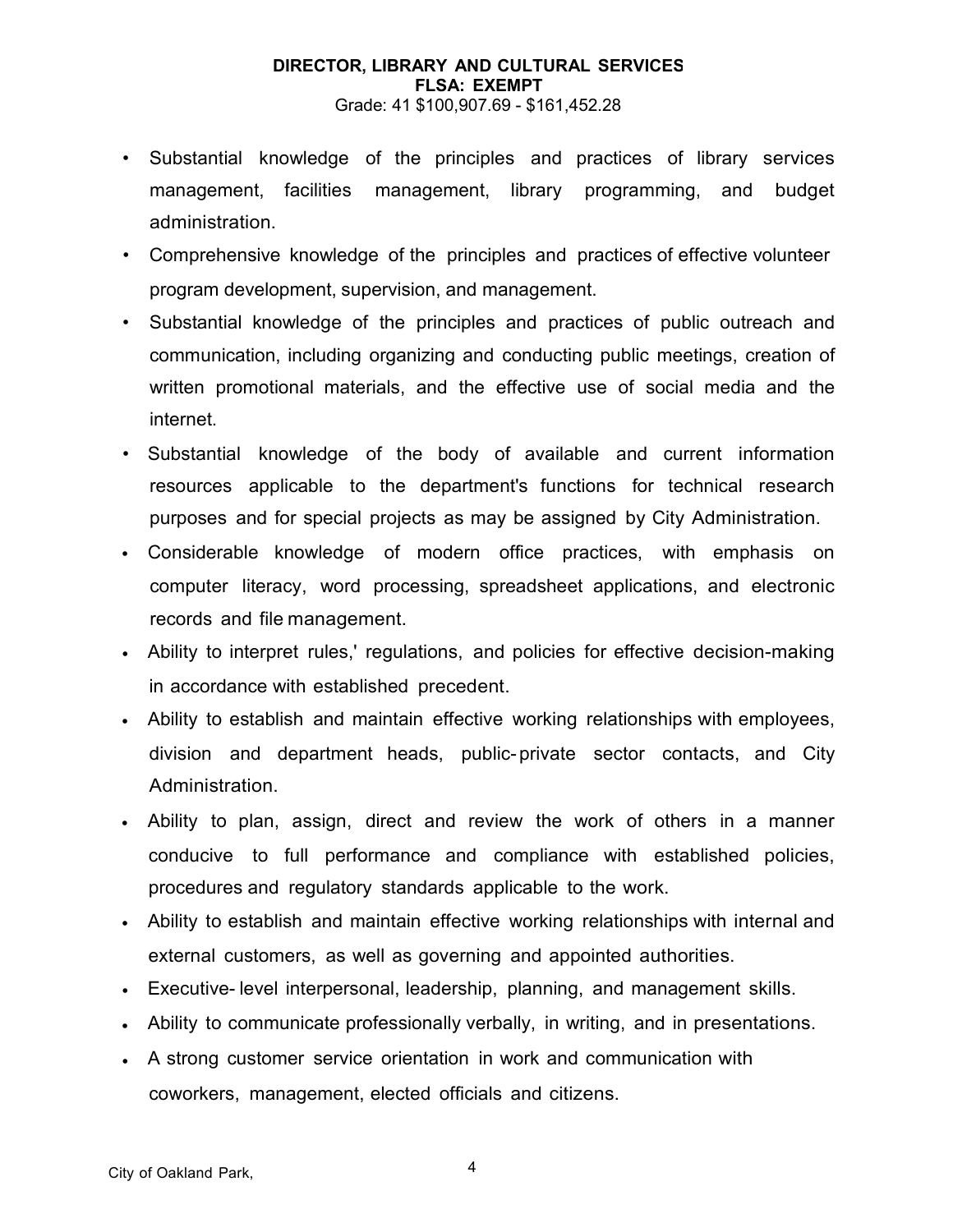# **PHYSICAL REQUIREMENTS**

The City of Oakland Park is an Equal Opportunity Employer. In compliance with the Americans with Disabilities Act (42 U.S. C. 12101 et. seq.), the City of Oakland Park will provide reasonable accommodations to qualified individuals with disabilities and encourages both prospective and current employees to discuss potential accommodations with the employer. The physical demands described here are representative of those that must be met by an employee to successfully perform the essential functions of this job.

Tasks involve the ability to exert light physical effort in sedentary to light work, but which may involve some lifting, carrying, pushing and/or pulling of objects and materials of lightweight (5 to 15 pounds). Tasks may involve extended periods of time at a keyboard or workstation. Work is performed in usual office conditions with rare exposure to disagreeable environmental factors. Some tasks require visual abilities. Some tasks require oral communication ability.

# **MINIMUM ACCEPTABLE EDUCATION. TRAINING & EXPERIENCE**

Master's degree from an accredited institution in Library Science; supplemented by 6 years management experience in library services and library programming, with considerable experience in the administration aspects of the work, e.g., budget development and administration, human resource administration, organization and delegation of responsibilities; or an equivalent combination of education, training, and experience.